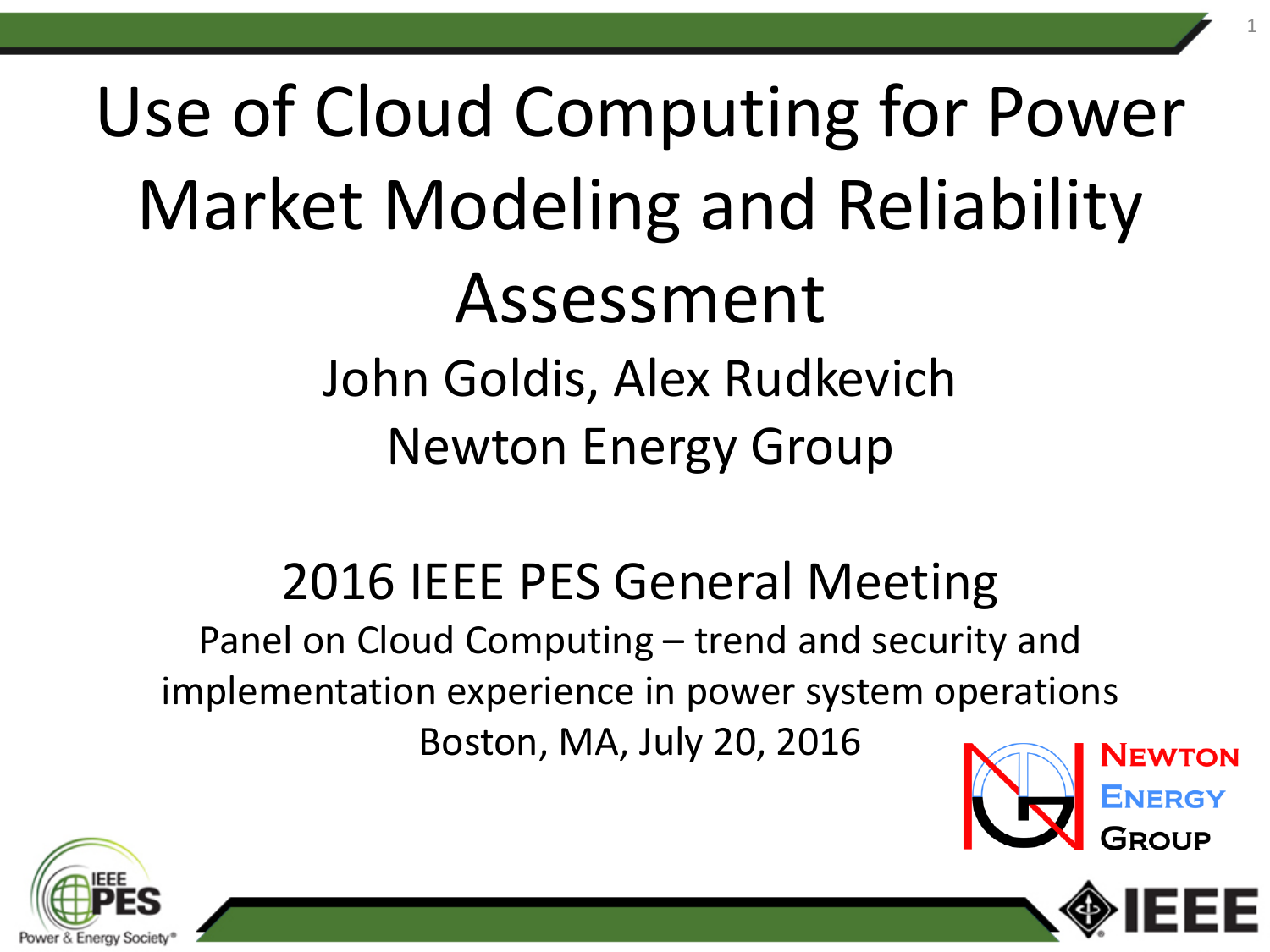# **Outline**

- About NEG and ENELYTIX
- Why Cloud
- Energy Market Modeling on the Cloud
- ENELYTIX and PSO
- Benefits of ENELYTIX
- Challenges with cloud solutions
- Next Steps



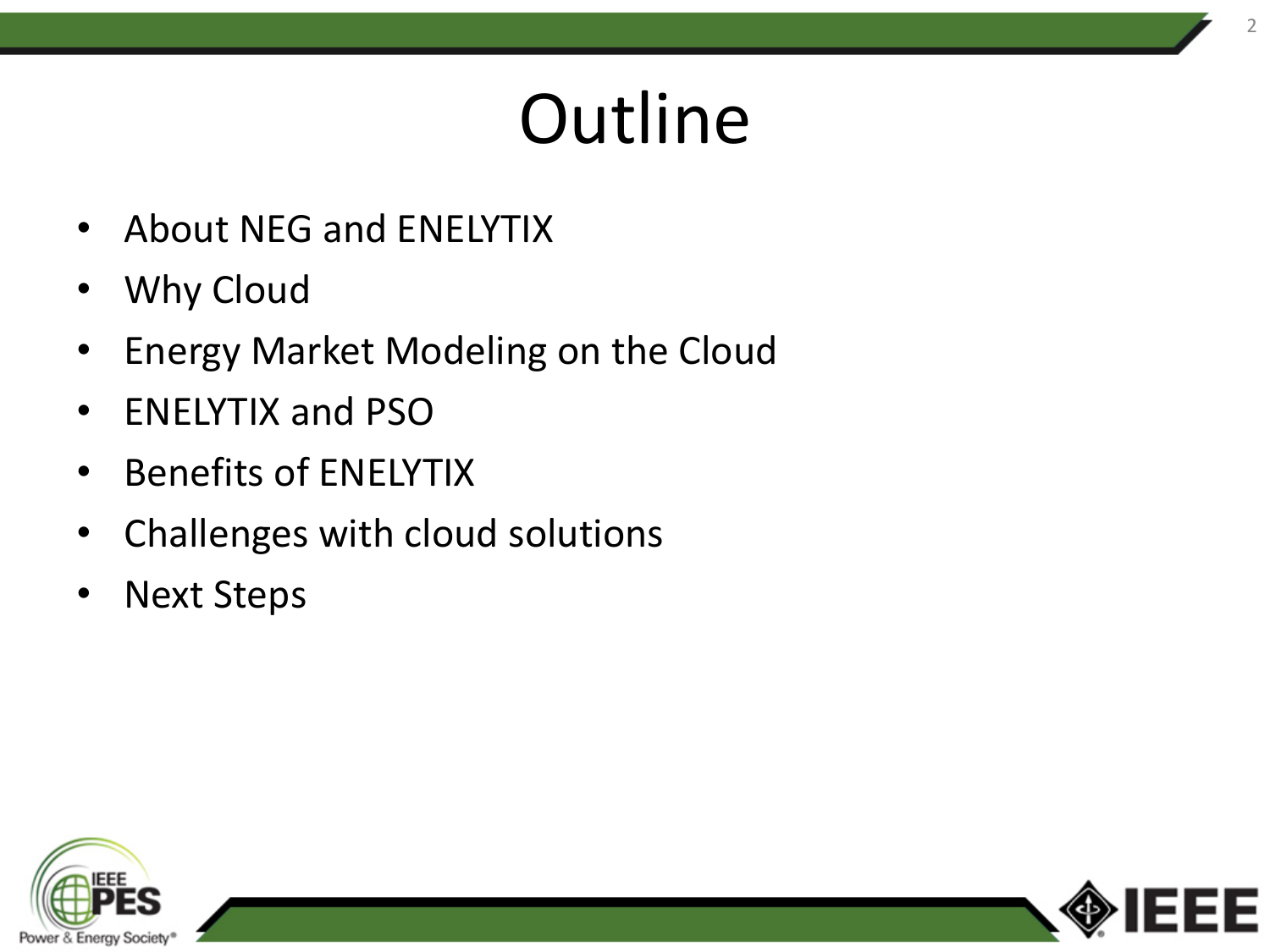# About NEG and ENELYTIX

- **Alex Rudkevich** and **John Goldis** started NEG in 2012 with a mission to modernize power market modeling through the use of commercially available High Performance Computing
- **Russ Philbrick,** formerly with Alstom T&D, started Polaris in 2010 to develop a market simulator capable of addressing the evolution in the resource mix and operational/planning realities of the power industry
- ENELYTIX is a result of the partnership between **Newton Energy Group** (NEG) and **Polaris Systems Optimization**  (Polaris)



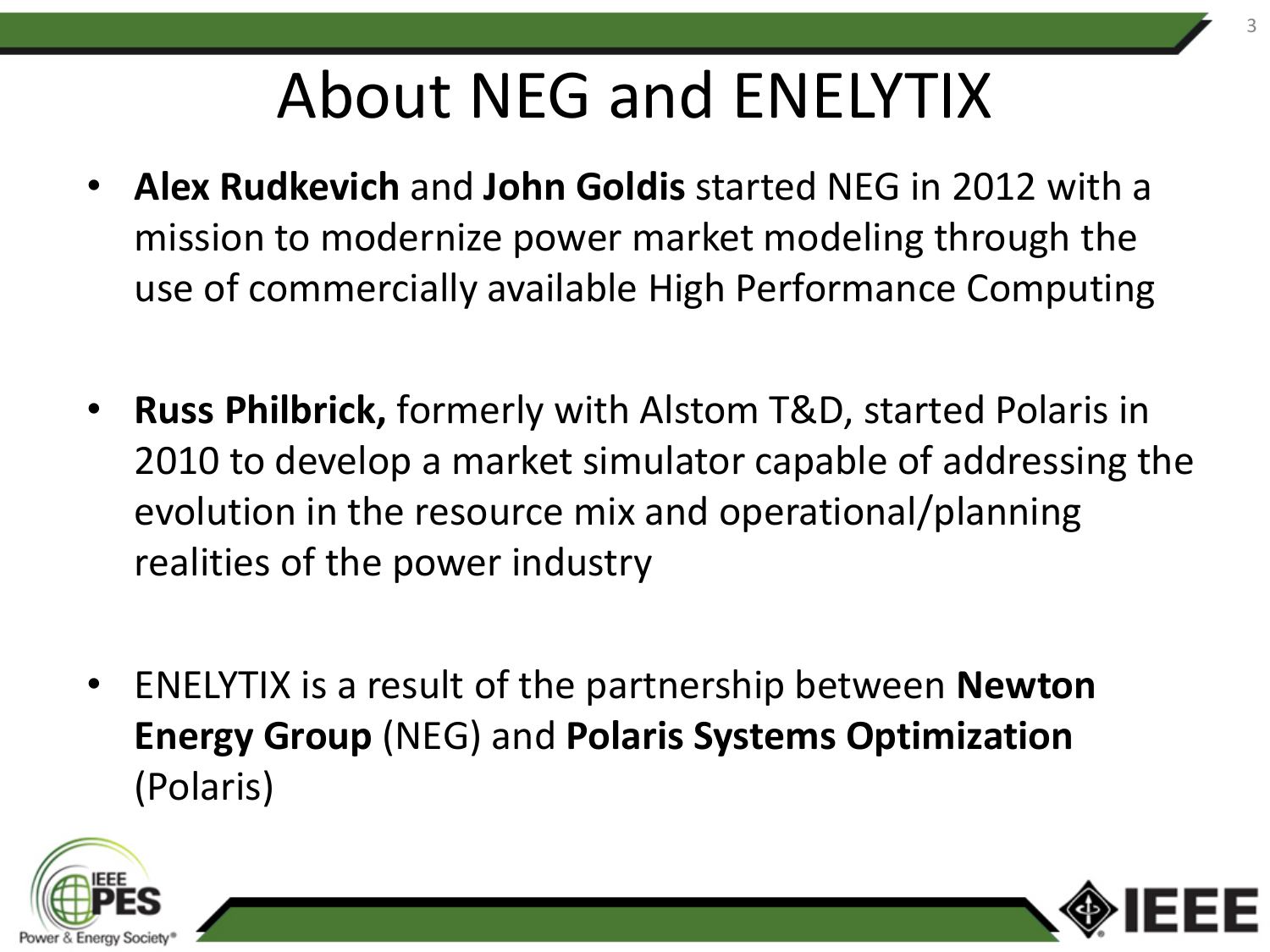### Why Cloud?

- Allows NEG to provide a comprehensive suite of services
	- Software
	- Hardware
	- $-1$ T
- Allows customers to leverage cloud resources through ENELYTIX and obtain major productivity gains at affordable costs



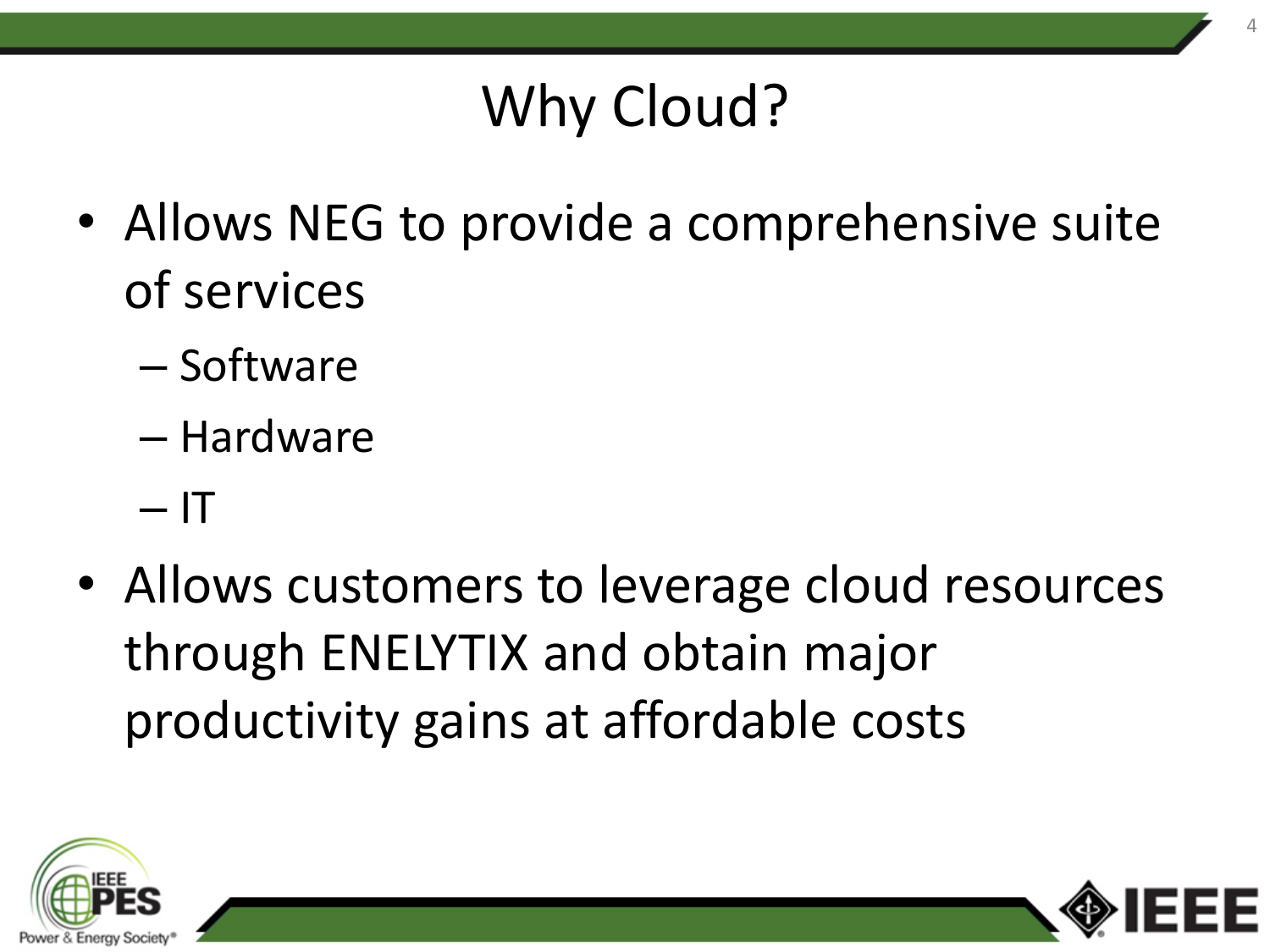### Energy Market Modeling on the Cloud

- Energy market simulations are computationally complex
- Simulations can be partitioned and parallelized
- Licenses are typically non-scalable as they are structured on a per-user or per-machine basis
	- Parallelization requires scalable hardware and software
- Cloud providers offer hardware on a usage basis
- With our partners (Polaris, AIMMS, IBM) we developed a usage-based pricing model for the software, creating an opportunity for ENELYTIX



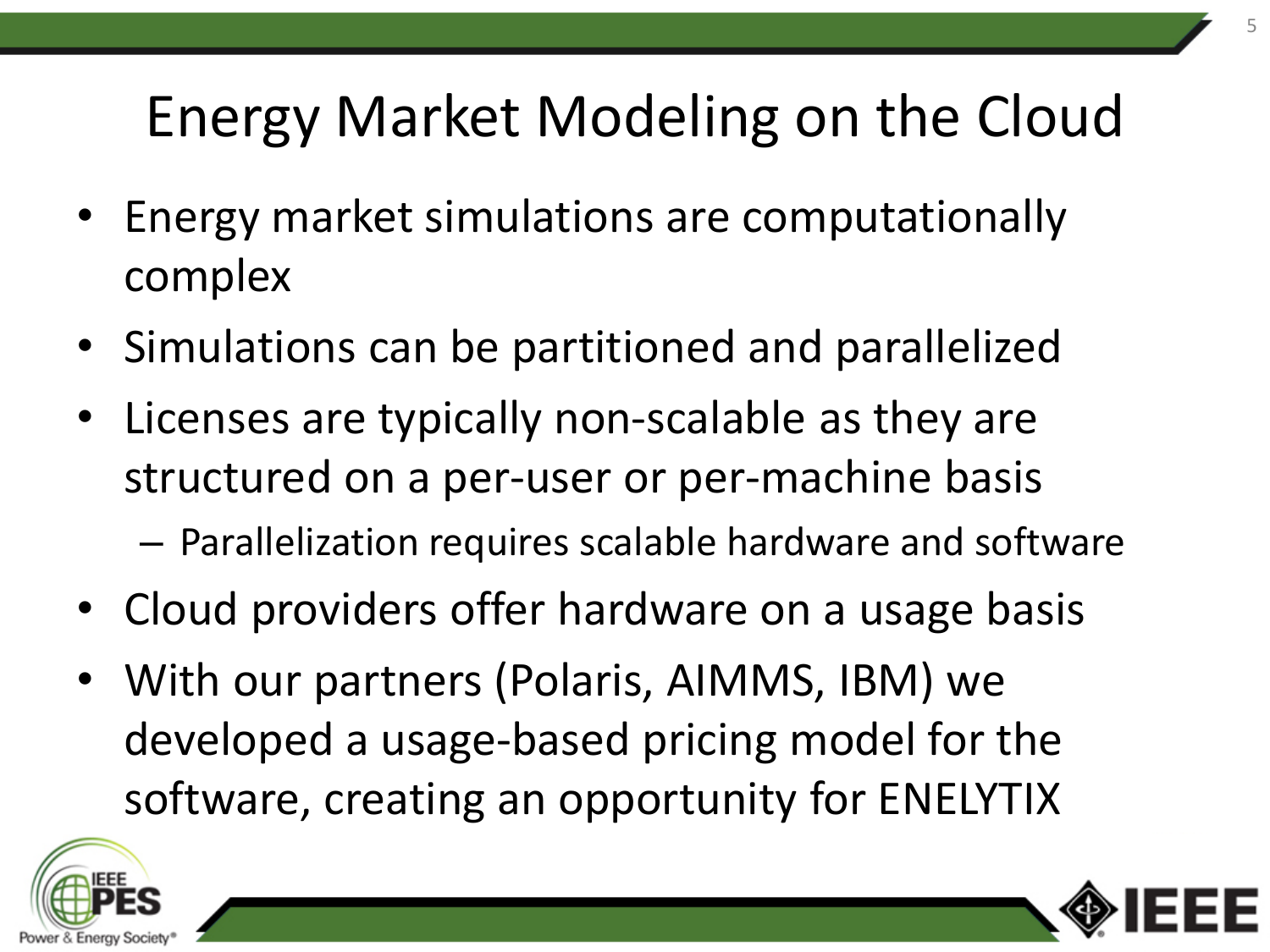### ENELYTIX is a SaaS designed to help users run their energy market modeling business reliably and efficiently





6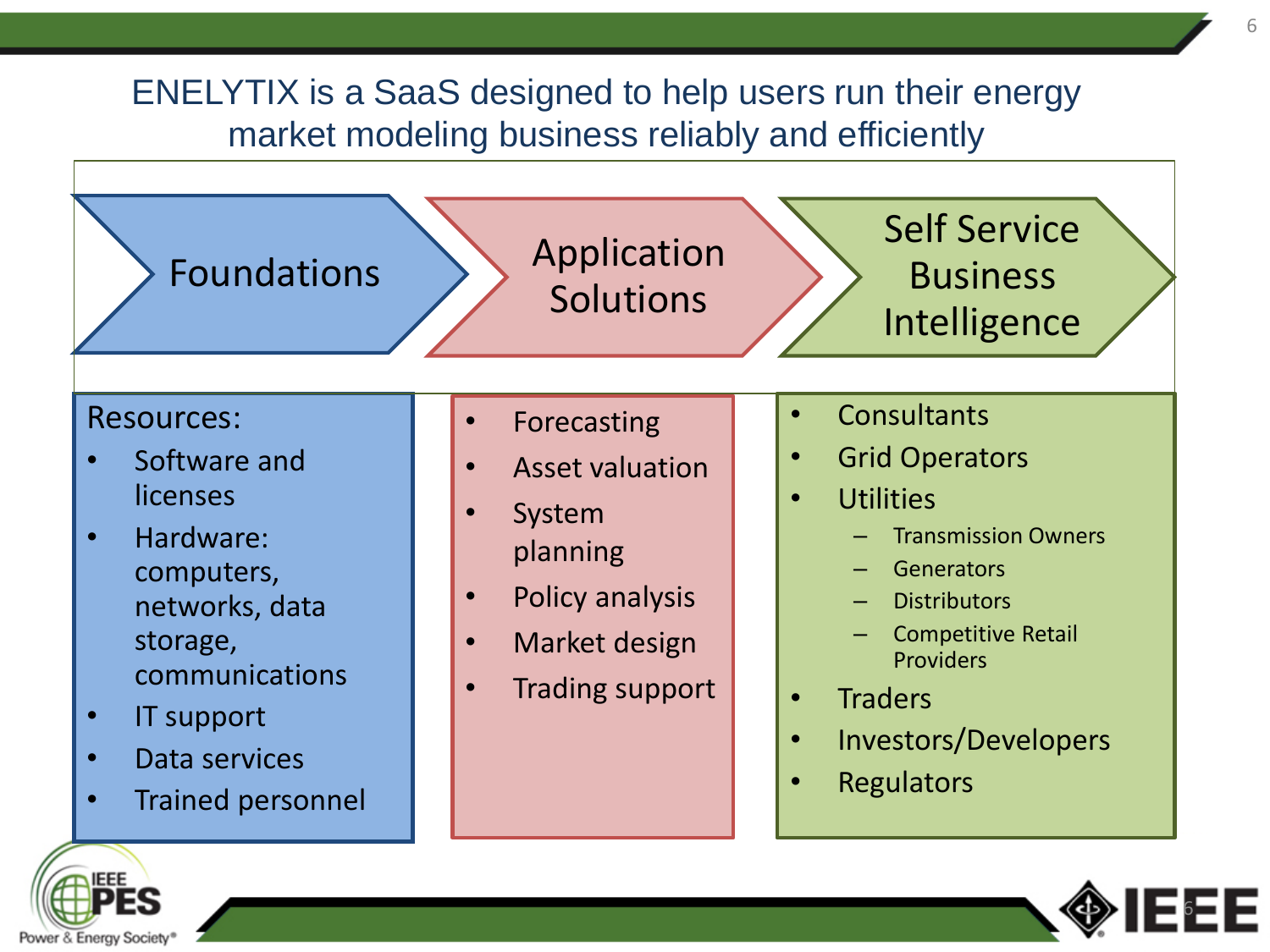### PSO, a MIP-based Simulation Engine

| Inputs                                                | <b>Models</b>                                                    | Algorithms                                                                   | Outputs                                                                                                              |
|-------------------------------------------------------|------------------------------------------------------------------|------------------------------------------------------------------------------|----------------------------------------------------------------------------------------------------------------------|
| Demand<br>forecasts                                   | Loads, demand<br>response                                        | Maintenance<br>scheduling                                                    | Generation<br>$\bullet$<br>and<br>reserves                                                                           |
| <b>Generation mix</b><br>Transmission<br>topology     | Transmission:<br>existing, new;<br>constraints,<br>contingencies | SCUC/SCED;<br>contingency<br>analyses;<br>energy and A/S<br>co-optimization; | schedules<br>Power flow<br>$\bullet$<br>Fuel use<br>$\bullet$<br><b>Emissions</b><br>$\bullet$<br><b>Curtailment</b> |
| <b>Generation and</b><br>transmission<br>expansion    | <b>Generation:</b><br>existing, new;<br>storage;<br>variable     | co-optimized<br>topology control<br><b>Emission policy</b><br>and RPS        | Financial:<br><b>Prices</b><br>$\bullet$<br>Revenues<br>$\bullet$<br>Costs<br>$\bullet$                              |
| <b>Fuel prices</b><br>Emission<br>allowance<br>prices | generation<br><b>Market rules</b>                                | compliance;<br>capacity<br>expansion;<br>capacity market<br>modeling         | Planning:<br>New builds<br>$\bullet$<br>Retirements<br>$\bullet$                                                     |
| ---                                                   |                                                                  |                                                                              |                                                                                                                      |



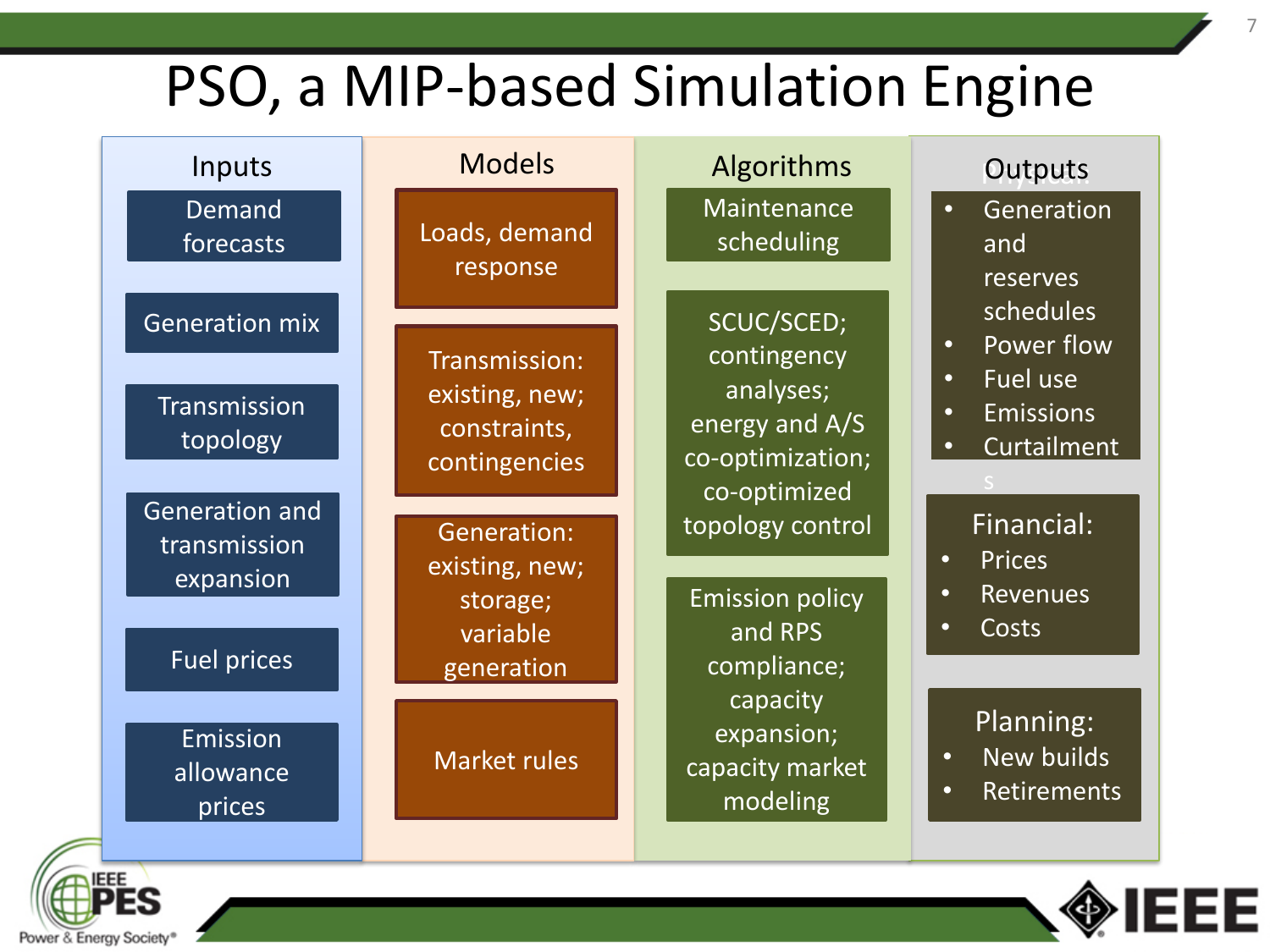### ENELYTIX Services



IT services: security, user authentication and access management, usage tracking, data encryption, storage and archiving



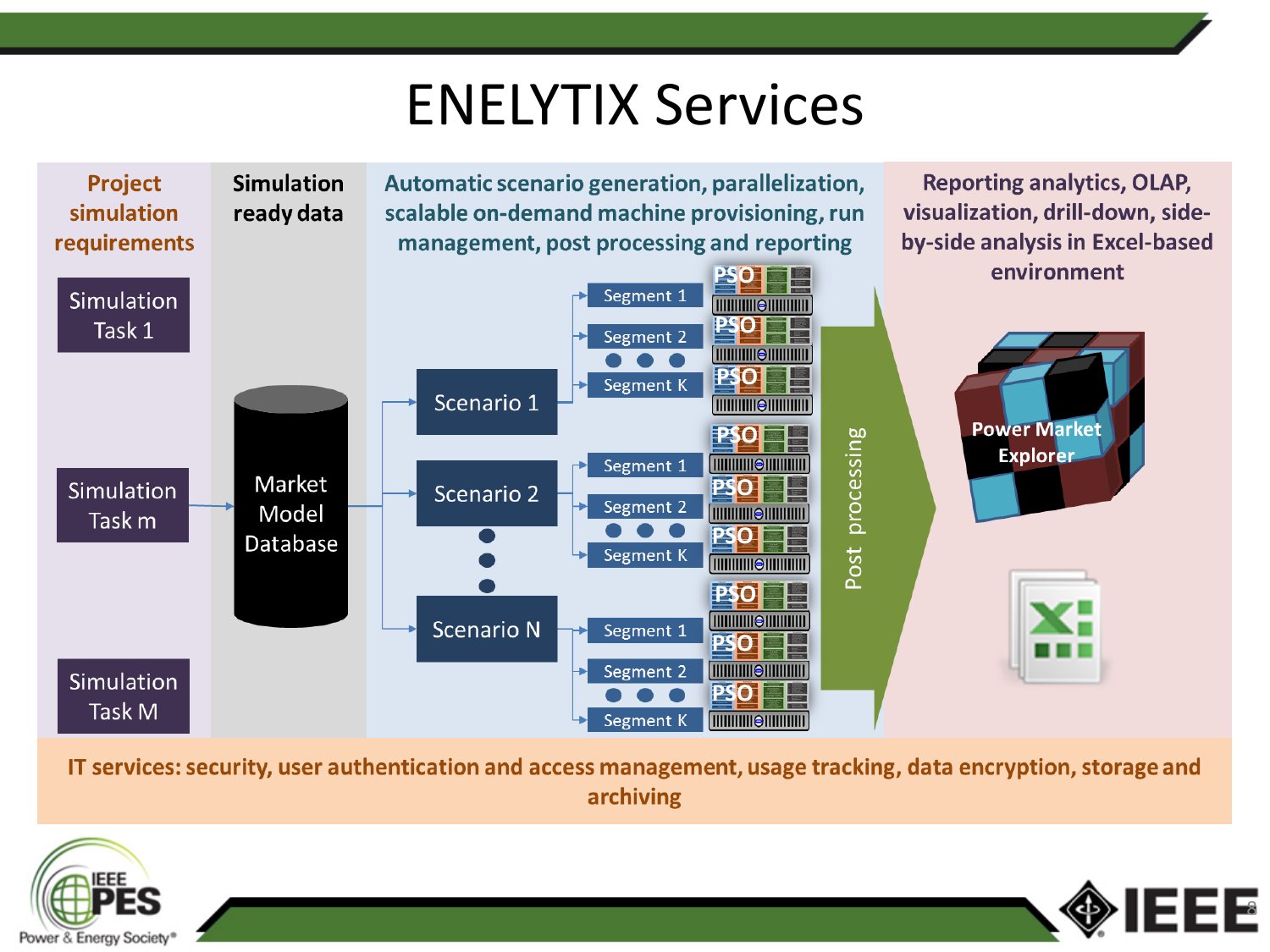## ENELYTIX Applications

- Valuation of assets (physical or financial contracts)
	- Cash flow projections under various scenarios
- Transmission planning
	- Assessment of physical flows, economic and environmental impacts of transmission projects. Cost-benefit analysis
- Policy analysis, market design
	- Simulation of the impact of changing regulatory policy, market /operational rules on market performance. Cost-benefit analysis
- Generation scheduling, trading support
	- Detailed simulations of system operations and economics under multiple scenarios with relatively short-term horizons (hour-ahead to month-ahead)
- Modeling of variable generation, distributed generation, demand response participation in markets for energy and ancillary services
	- Hourly and sub-hourly simulations of market operations under various inputs and market design scenarios
- Reliability assessments
	- Feasibility assessment of the system using Monte-Carlo generated scenarios



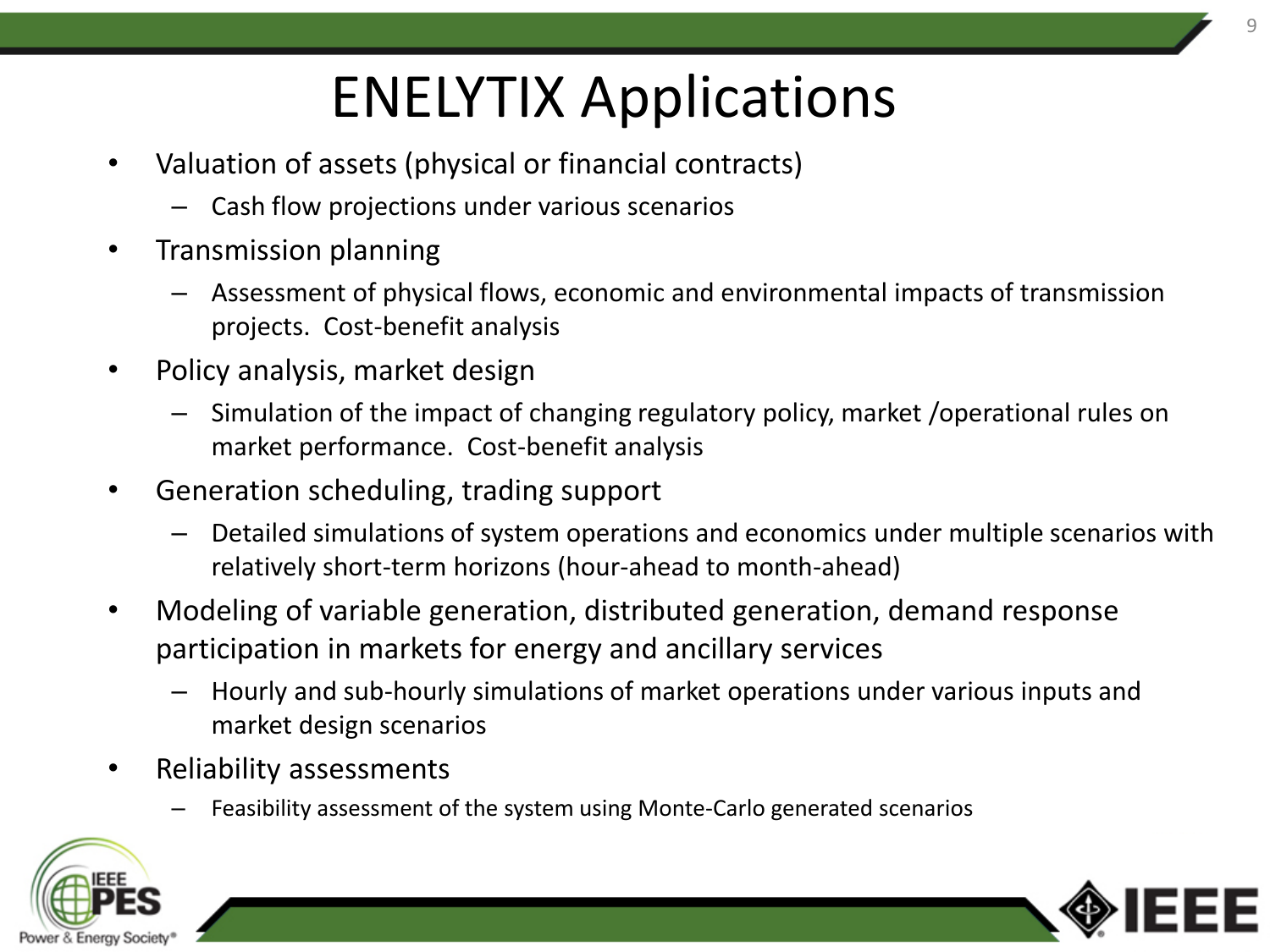### ENELYTIX Benefits

- Affordable Scalability
- Improved productivity and turn-around time
- Comprehensive IT infrastructure
- Making "Big Data" explorable



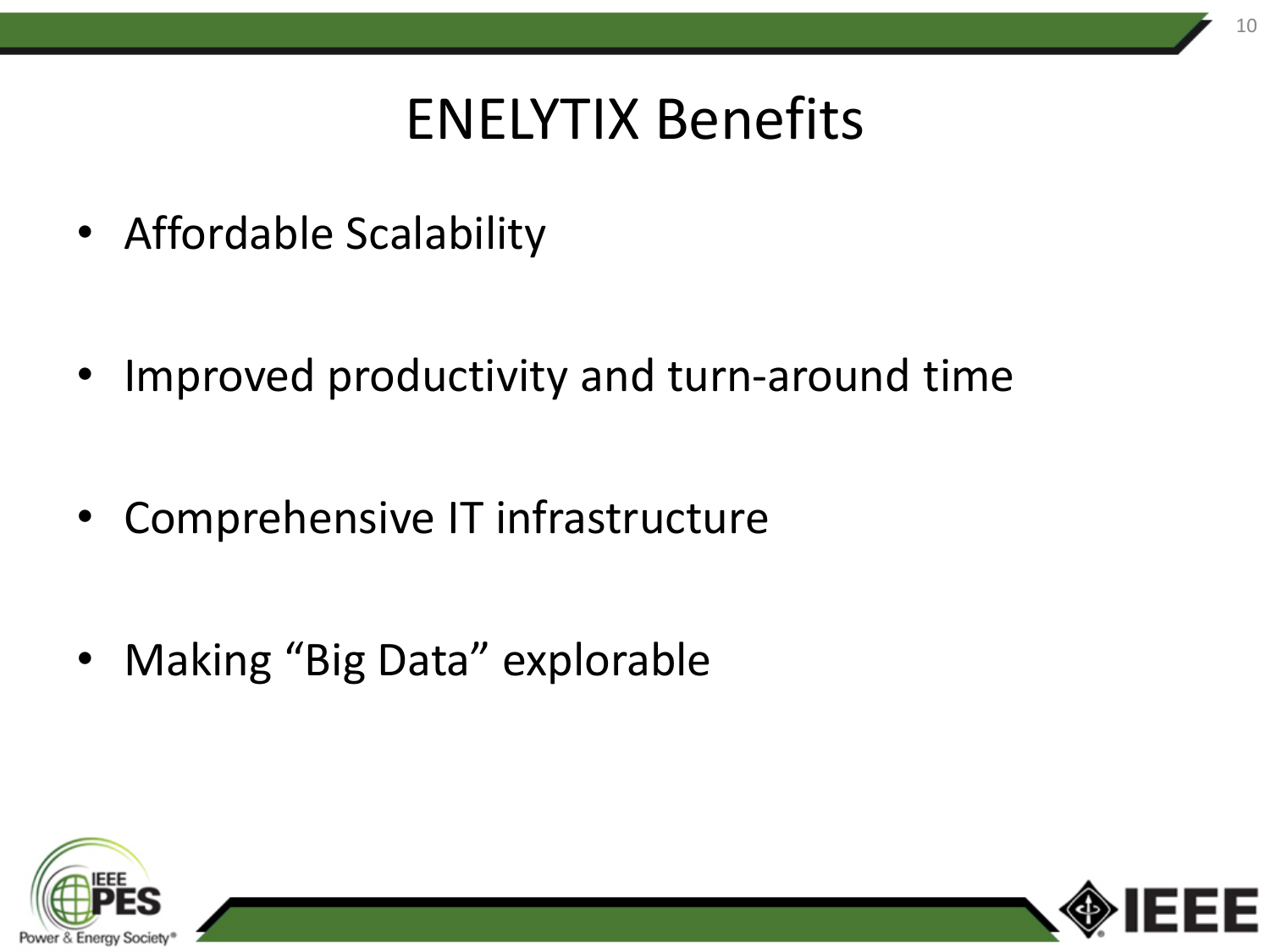### Affordable Scalability

#### Actual usage pattern for a customer Cloud makes scalability affordable





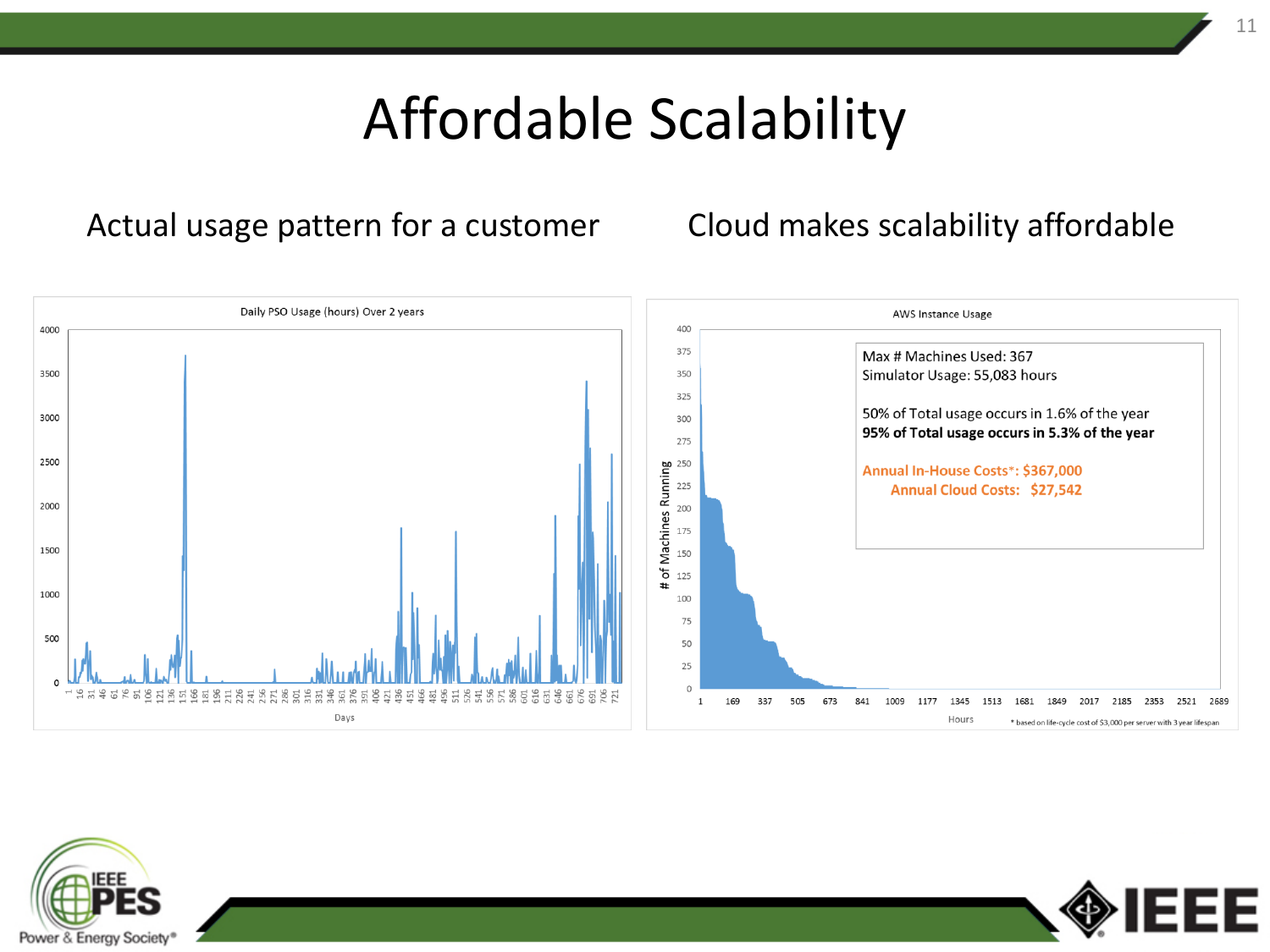### Improved Productivity & Turn-Around Time

| <b>Statistic</b>              | 1 year PJM Simulation, parallelized into 53 segments<br>(1 week each)                                           |
|-------------------------------|-----------------------------------------------------------------------------------------------------------------|
| <b>Total Time (hh:mm)</b>     | 36:46                                                                                                           |
| Avg. Time per Segment (mm:ss) | 41:27                                                                                                           |
| Min Time per Segment (mm:ss)  | 31:37                                                                                                           |
| Max Time per Segment (mm:ss)  | 56:21 $\rightarrow$ Turn-around time for simulations                                                            |
| <b>Machine Properties</b>     | using c4.xlarge instance on AWS (4 vCPUs, 7.5GB memory,<br>Intel Xeon E5-2666 v3 chip, 2.9GHz max clock speed). |

- Any number of these simulations (multi-year, multi-scenario studies) will complete in under an hour
- Users relying on scalable cloud-based services accomplish much more in 1 hour than users relying on in-house solutions can do in a day
- With cloud-based scalability, MIP-based simulators deliver results faster than outdated and imprecise heuristic based tools
	- More robust, MIP-based simulators are generally slower than heuristic based simulators



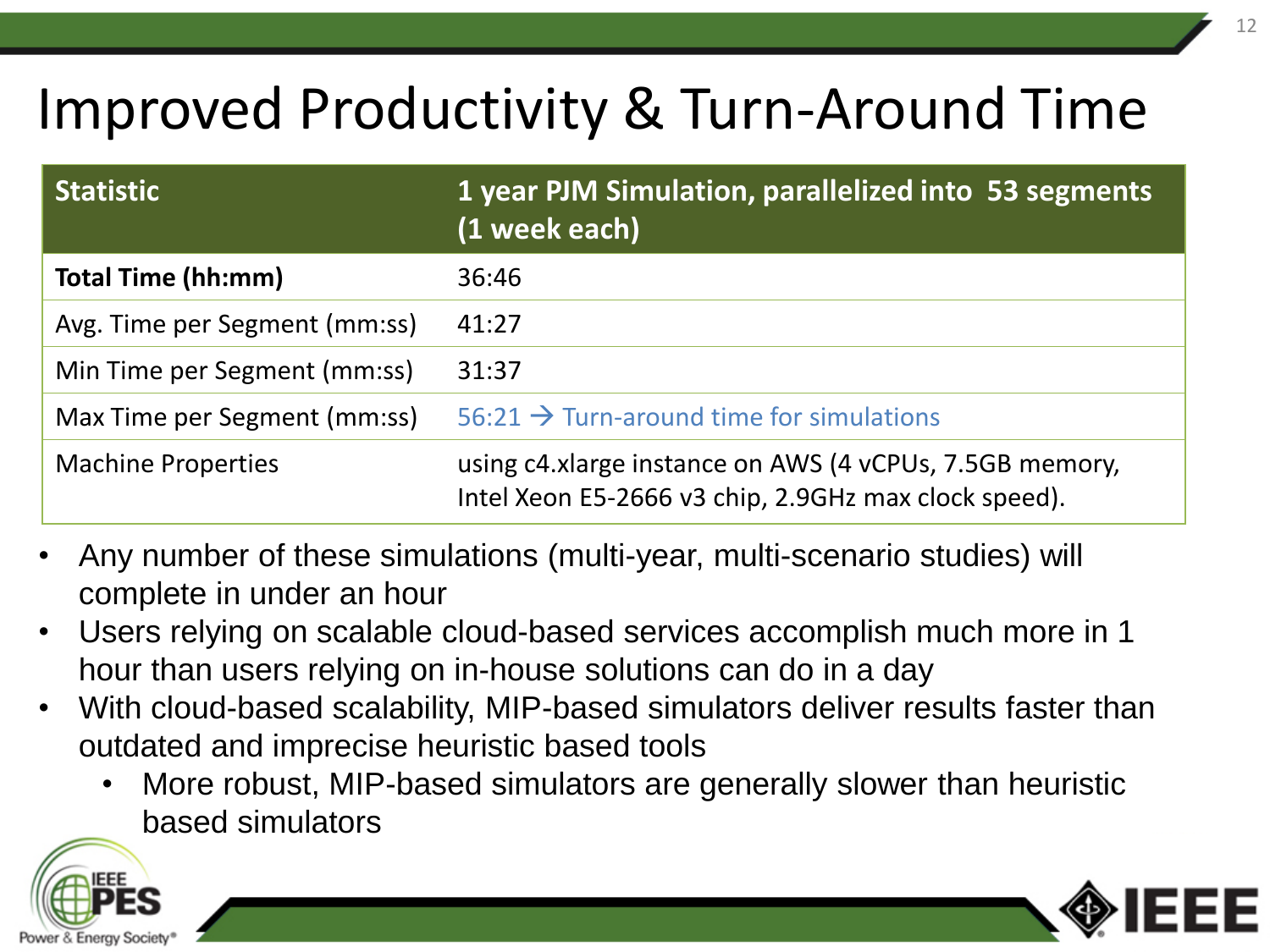# Comprehensive IT

- Any IT service that could be needed is provided on demand
- Easy management for all customers – Single set of standards for all IT services
- Modern hardware
	- Updated by Amazon/Microsoft on a regular basis



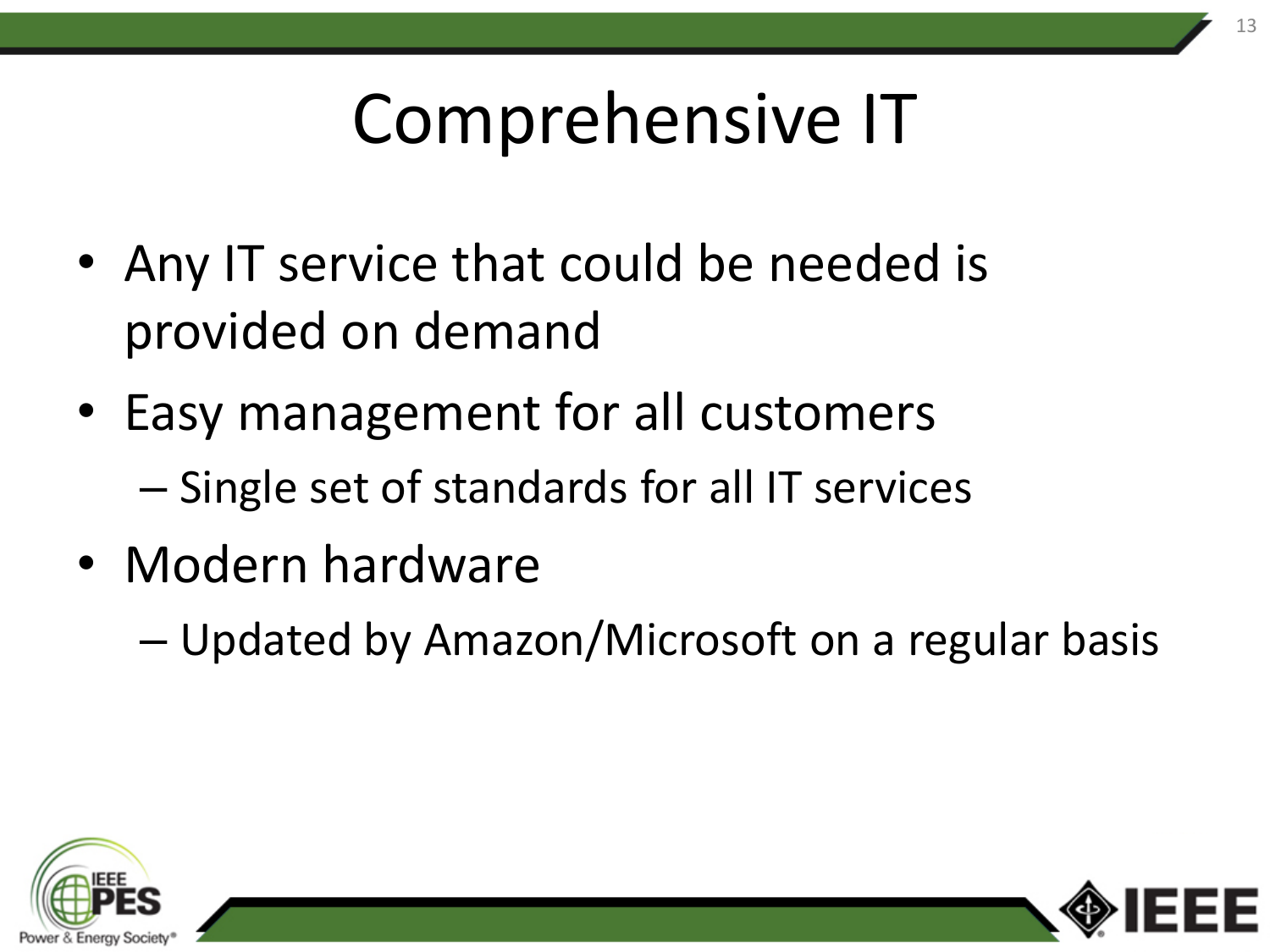# Explorable Big Data

- Simulations generate hundreds of gigabytes of data
- Analytic needs are wide ranging and varied across users
	- Self-Service Business Intelligence (BI) is the natural approach to support these requirements
	- Parallelizing simulations demands parallelizing post processing
- Distributed cloud database services and custom OLAP cube solutions deliver scalable BI to support big data needs



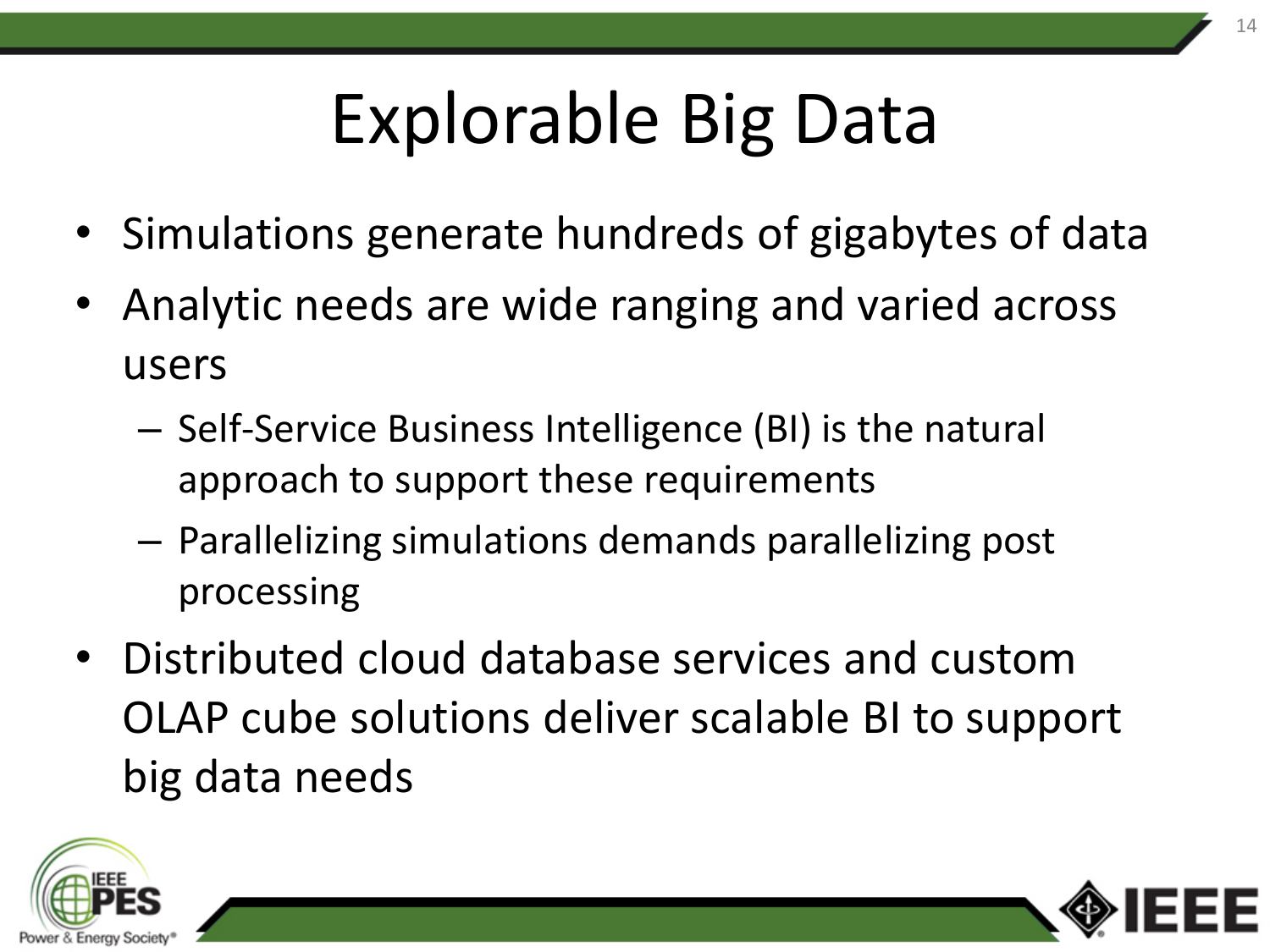### Cloud Deployment Challenges

- Developing for cost-efficiency
	- Virtual hardware (hard drives, storage, compute)
	- Virtual software (database management, process management, general code efficiency)
- Managing scalability
	- Resource interruptions (partial/full)
	- Communication (cloud-cloud, cloud-ENELYTIX, ENELYTIXuser)
- Big Data
- Addressing Security Concerns



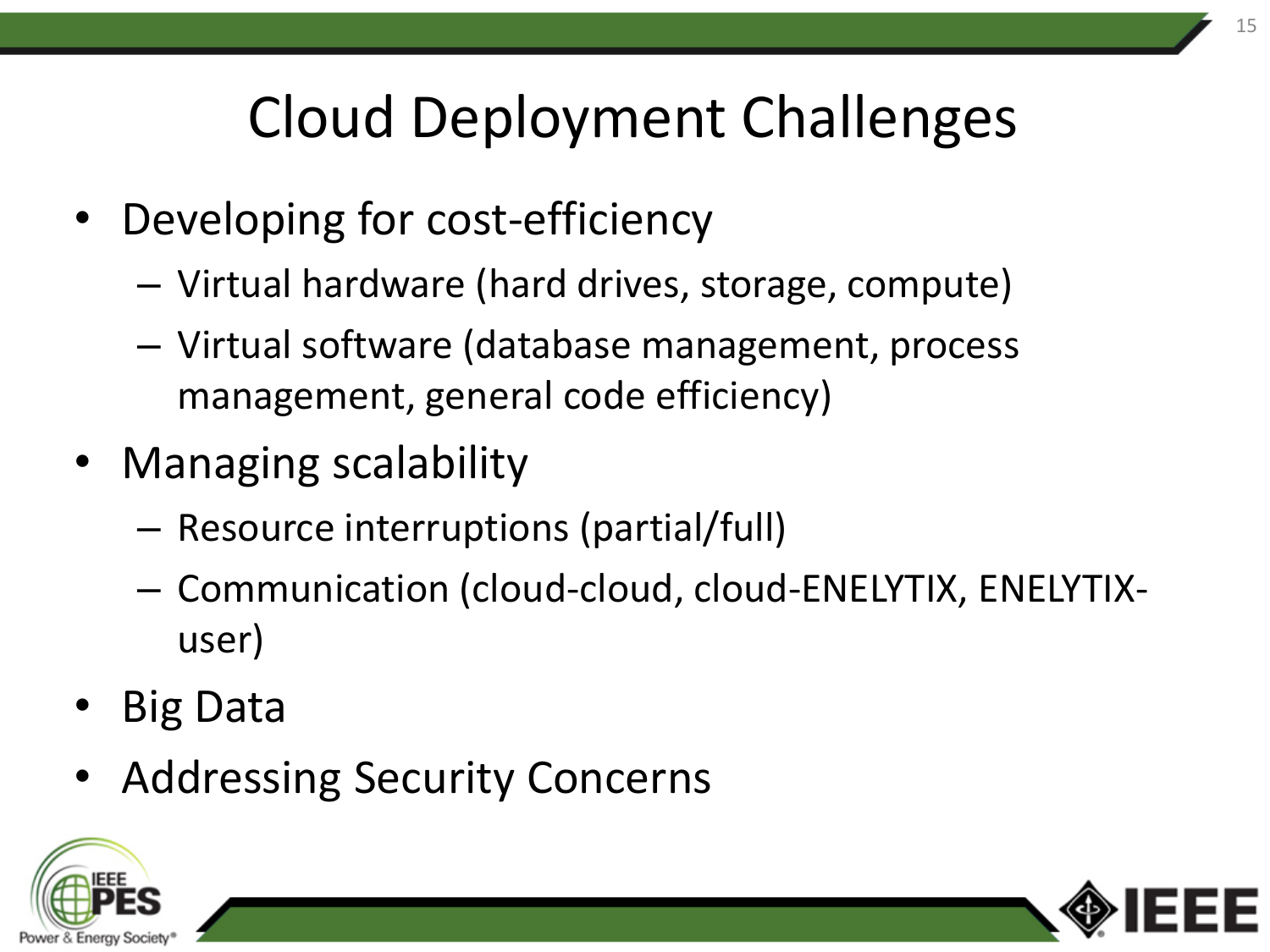## Developing for Cost Efficiency

- In the past, physical memory and hard drive space was limited
- With cloud services, hard drives, memory and compute capacity are easily accessible but have to be efficiently managed
	- Compute resources are charged on a whole hour basis
- Software processes have to be scheduled and planned around compute costs
	- Partitioning to maximize compute usage
	- Efficient provisioning of compute and storage resources depending on simulation size and complexity
	- Efficient code to minimize bandwidth of databases and web servers



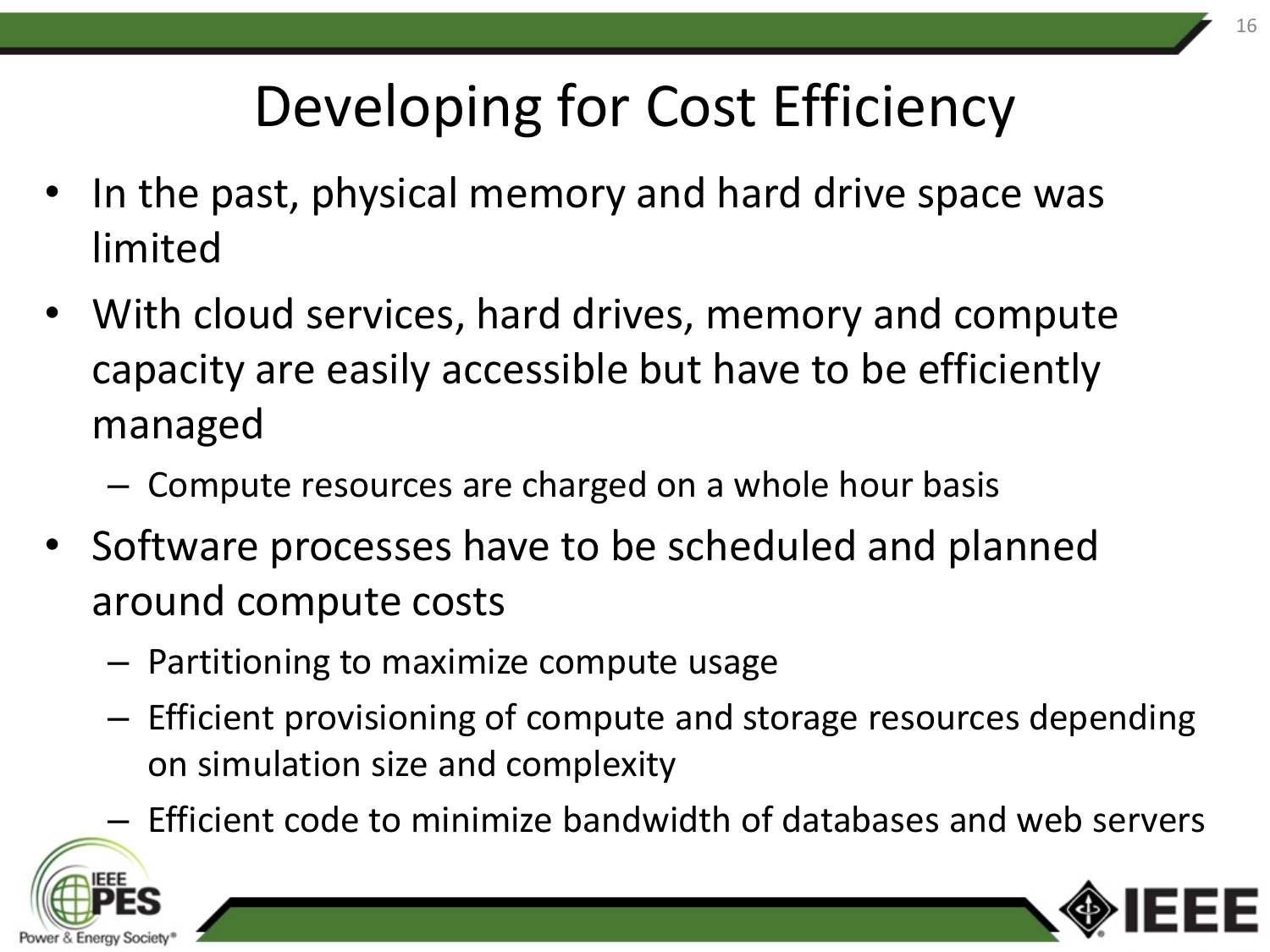Managing Scalability through Redundancy and Automation

- Developing with redundancy is required for consistent performance
	- network issues
	- database connectivity
	- Known unknowns (partial outages, extended downtime, web server interruptions, etc)
- With many simulations running in parallel something will go wrong. Automated error handling is critical
	- Unexpected slowdown in run time
	- Sufficient Compute Resources
		- instance capacity



• Memory/Disk space

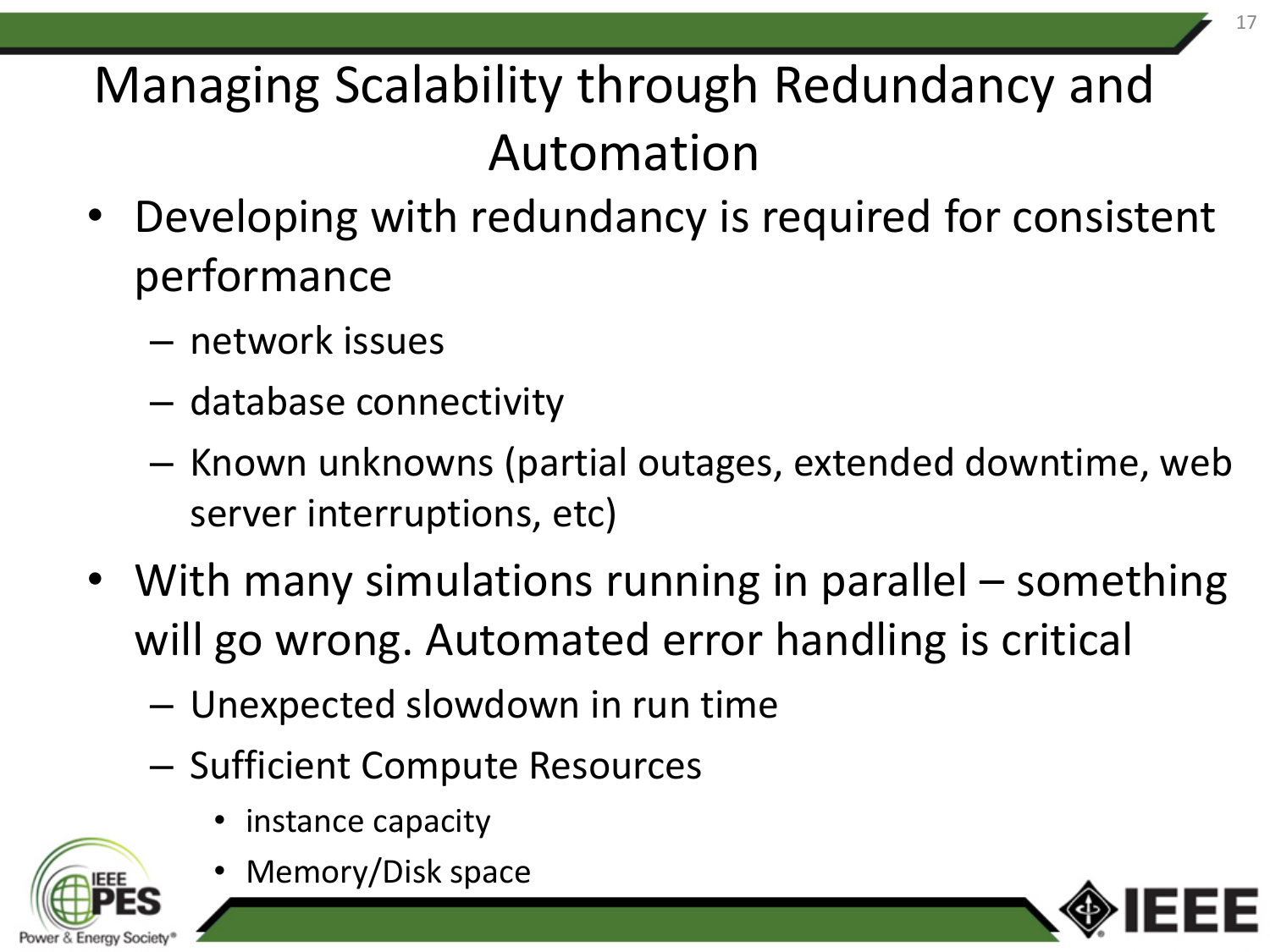### Addressing Security Concerns

- Encryption at Rest
- Encryption in Transfer
- Secure APIs
- Subnets and VPC
- Closing external ports on EC2 resource
- IP range restrictions
- Amazon Inspector



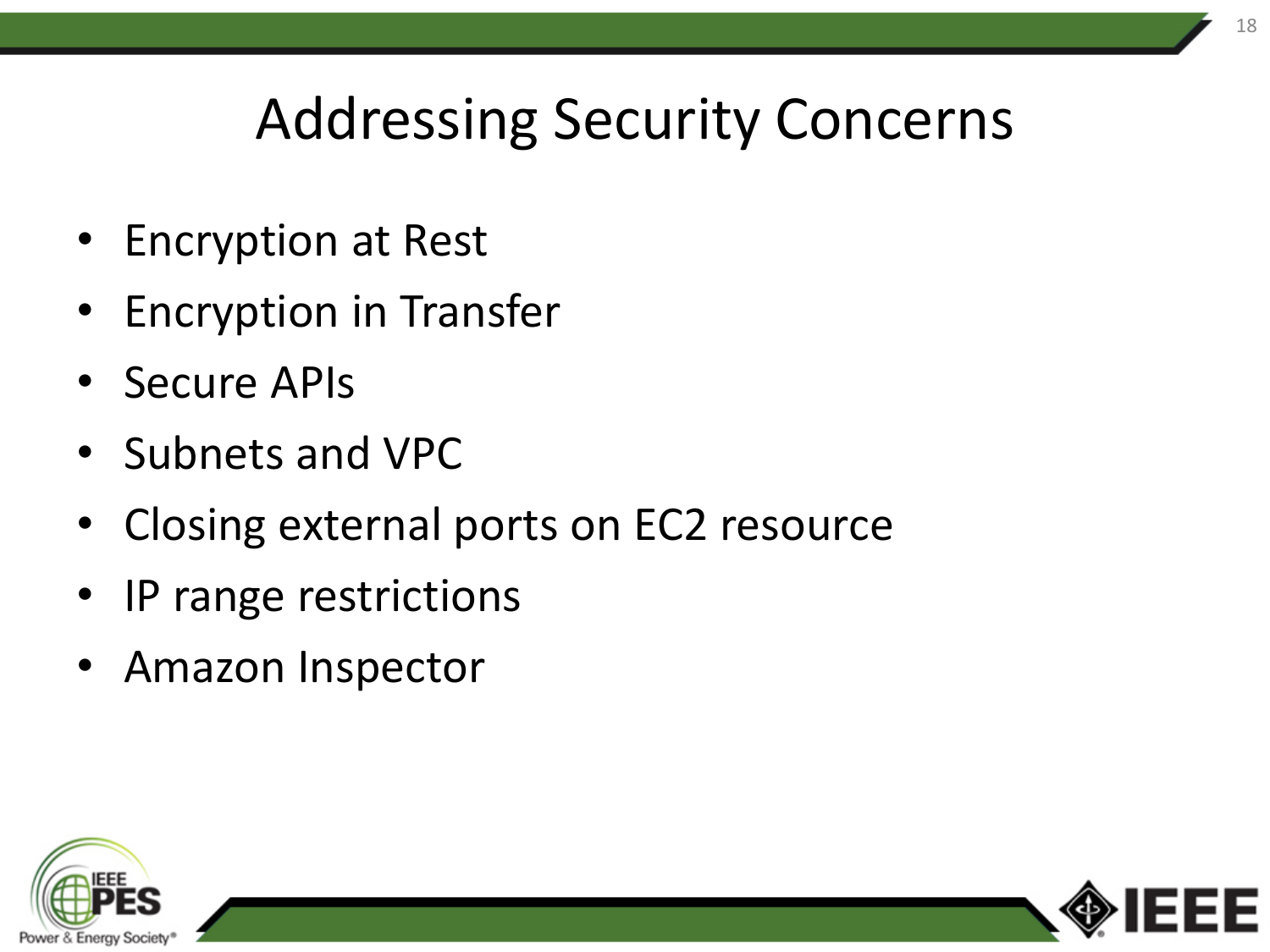### Next Steps

- Develop distributed OLAP Cube processing across AWS
- Offer spot instances to customers with flexible deadlines
- Integration of new models
	- Natural gas pipeline optimization systems
	- Capacity Expansion
- Support more complex workflows
	- Automated simulation output to input
	- Iterative message passing between simulations